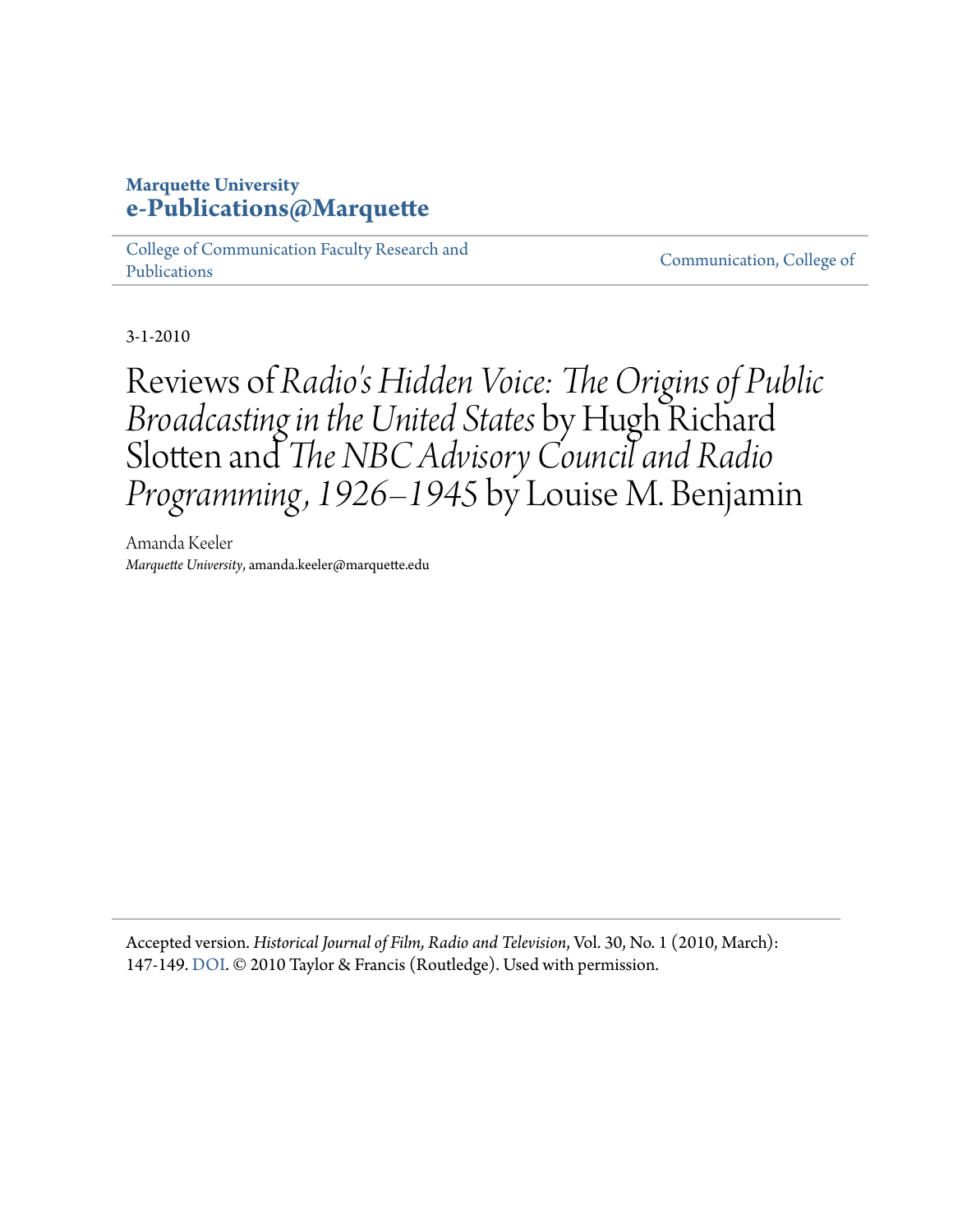## Reviews of *Radio's Hidden Voice: The Origins of Public Broadcasting in the United States* by Hugh Richard Slotten and *The NBC Advisory Council and Radio Programming, 1926–1945* by Louise M. Benjamin

Amanda R. Keeler

*Indiana University Bloomington, IN*

Since Erik Barnouw published his three-part history of broadcasting a number of books have re- examined the early days of radio in the United States. Susan Douglas' *Inventing American Broadcasting: 1899-1922* (1987) looks at the earliest days of the technology that led to the 'invention' of radio, up to the point where the medium was poised to launch in any number of ways. Michele Hilmes picks up where Douglas left off in her book *Radio Voices: American Broadcasting, 1922-1952* (1997), examining the formation of broadcast networks, stars, audiences and programming. From these important macro-investigations emerged another generation of radio scholars, intent on examining the micro-historical moments in radio authors like Tona J. Hangen, Derek Vaillant and Kristen Haring, who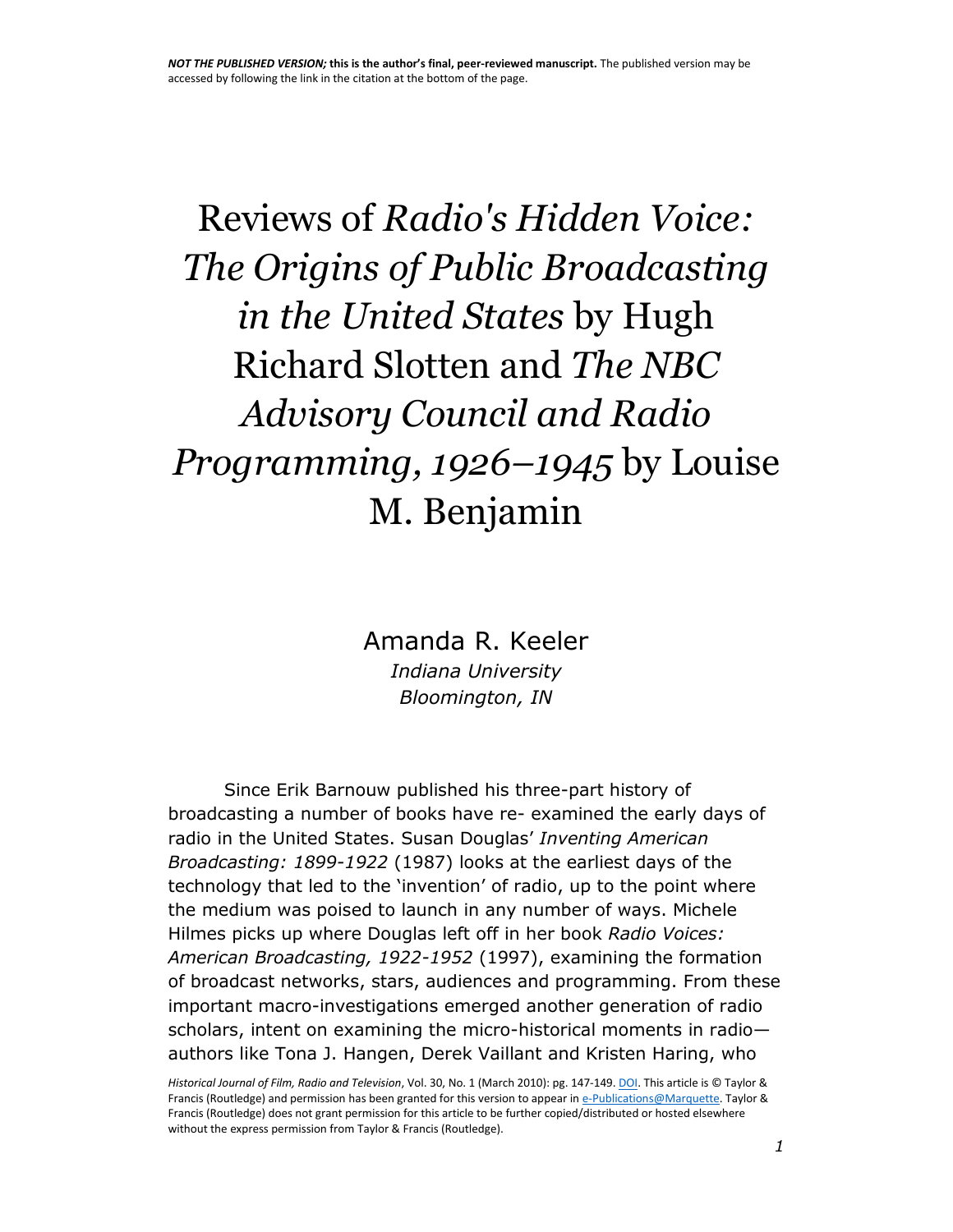investigate radio's intersection with religion, progressivism, and amateur operators, respectively.

Hugh Slotten and Louise Benjamin's new books add to this impressive pool of historical inquiries by offering in-depth examinations of specific moments and themes in radio's past. Slotten used extensive archival research at universities across the United States to write *Radio's Hidden Voice*, which 'examines the origins of alternative constructions of radio based especially on a commitment to providing noncommercial service with diverse forms of programming not merely meant to entertain but also to educate, inform, enlighten and uplift local citizens' (p. 2). To this end, Slotten examines a number of university radio stations from their inception in the early 1920s through the many changes that affected them over the next few decades: the formation of the FRC, and later FCC, the Depression, World War II, shifting political attitudes and the commercialisation of the airwaves.

The title of Slotten's book speaks for itself in naming the scope and purpose of his study. The 'hidden voice' here is heard in the educational and public service radio stations that thrived in the United States, before and alongside commercial broadcasting, primarily in the 1920s through the 1940s. Slotten brings back to life the vivid and complicated debates over what course broadcasting would follow in the United States, emphasising the increasingly powerful commercial interests that triumphed over the calls for educational and/or uplifting programming.

Slotten divides the book up into seven chapters, separately parsing out the rise (and, later, 'shift' to public broadcasting) of educational radio in the US. Though each chapter is concerned with a specific sub-topic within the overall theme of university radio stations and programming content, the approach succeeds in providing a cohesive historical narrative. The first two chapters examine the preradio years into the 1920s—the decade in which radio communication emerged as a viable medium—at which point the small number of frequencies available were increasingly contested, by universities, interested individuals, community groups, businesses and all levels of the government. At issue between these factions were competing ideas of what radio should or would become in the coming years, and

*Historical Journal of Film, Radio and Television*, Vol. 30, No. 1 (March 2010): pg. 147-149[. DOI.](http://dx.doi.org/10.1080/01439680903577516) This article is © Taylor & Francis (Routledge) and permission has been granted for this version to appear i[n e-Publications@Marquette.](http://epublications.marquette.edu/) Taylor & Francis (Routledge) does not grant permission for this article to be further copied/distributed or hosted elsewhere without the express permission from Taylor & Francis (Routledge).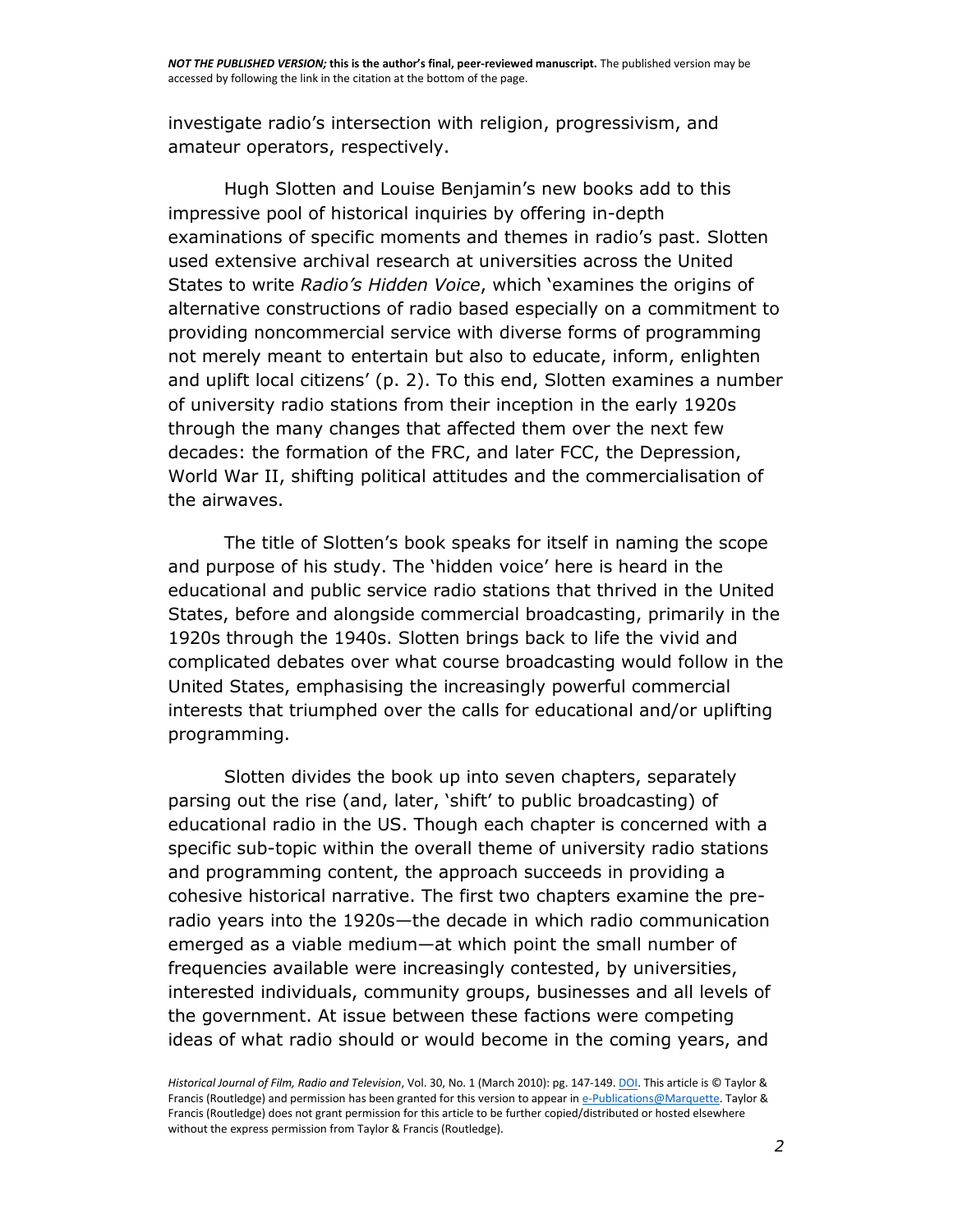how each group could best exploit the airwaves to serve its own agenda. Chapters Three and Four examine the changes brought about by the passage of the Radio Act of 1927 and the Communications Act of 1934. Chapters Five and Six explore the desire for broadcasting reforms during the 1930s, specifically concerning the creation of an alternative system by which educational and public service stations might continue to flourish alongside the commercial networks. Chapter Seven looks closely at the trajectory of one program, the *University of Chicago Round Table*, to discuss the pressures and realities of public interest broadcasting on a commercial station.

As noted above, Slotten performed substantial archival research in order to construct *Radio's Hidden Voice*. He manages to situate the book within much of the existing radio scholarship, with repeated references and allusions to earlier books by Susan Douglas, Michele Hilmes and Robert W. McChesney. The book addresses a gap in radio studies concerning the number of stations and people working to bring educational and uplifting programming to radio in its early days. In this regard, *Radio's Hidden Voice* begins to answer ongoing questions about the parallel development of educational radio alongside and within the thriving U.S. broadcasting industry in the 1920s and 1930s.

While Slotten's inquiry focuses on a number of university stations, Benjamin's study of the NBC Advisory Council examines a different but coexisting small piece of early radio as a window into much larger regulatory decisions: the earliest days of the Radio Corporation of America (RCA) and the National Broadcasting Company (NBC), and the emergence of network broadcasting. Out of this business conglomeration came the idea to create the Advisory Council, which was formed in 1926 and formally disbanded in 1945.

Benjamin writes that the council's dual purpose was 'to advise NBC in its early years on programming and to deflect allegations of monopoly and censorship in the network's formation' (p. 120). Accordingly, the council was created in order to oversee issues that Owen Young at NBC and David Sarnoff at RCA assumed would arise in the newly emerging marriage of big business and radio broadcasting. Made up of prominent jurists, teachers and businessmen, the carefully politically and religiously balanced committee reviewed programming

*Historical Journal of Film, Radio and Television*, Vol. 30, No. 1 (March 2010): pg. 147-149[. DOI.](http://dx.doi.org/10.1080/01439680903577516) This article is © Taylor & Francis (Routledge) and permission has been granted for this version to appear i[n e-Publications@Marquette.](http://epublications.marquette.edu/) Taylor & Francis (Routledge) does not grant permission for this article to be further copied/distributed or hosted elsewhere without the express permission from Taylor & Francis (Routledge).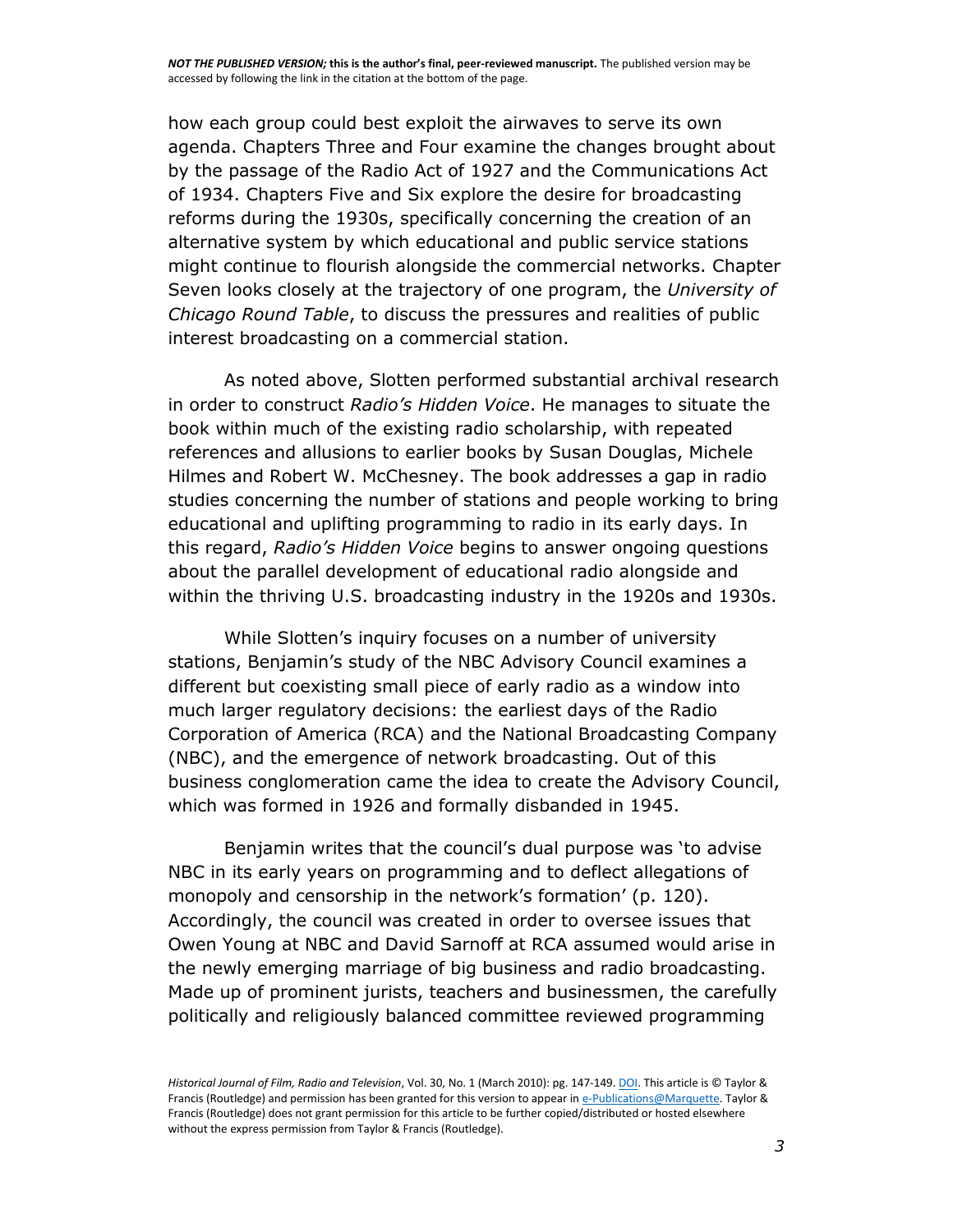*NOT THE PUBLISHED VERSION;* **this is the author's final, peer-reviewed manuscript.** The published version may be accessed by following the link in the citation at the bottom of the page.

and regulatory issues and offered NBC its collective opinions on these matters.

After introducing the Advisory Council and the events that led up to its formation, Benjamin divides the remaining chapters into issues that the Council addressed. In Chapter Three, 'Sustaining Program Development', she details the creation of the radio programs *The National Farm and Home Hour* and *Music Appreciation Hour*, both of which enjoyed large audiences in the 1920s through the 1940s. These were both considered sustaining programs, which as Benjamin writes, 'were those shows developed and aired by the networks or stations themselves and for which the broadcaster received no revenue' (p. 9). At issue with sustaining programming were concerns about the content of the programs, the audience, and money, as the network absorbed the cost of these types of programs.

Since the very purpose of the Advisory Council was to help 'NBC plan programs in the public interest', it was asked to weigh in on a number of controversial programming issues. In Chapters Four, Five and Six, Benjamin describes a number of issues brought to the council, regarding the broadcasting of religious programs, birth control information and political advertisements and speeches. She subtly makes the case that the Council's decisions continue to inform the way that these contentious issues are dealt with today. She wraps up the Council's work in Chapter Seven, discussing a few additional issues that it addressed. However, by the early 1940s, much of the work the Council was asked to do in its early days had been accomplished, and thus, as Benjamin writes, Owen Young formally disbanded the group in 1945, which had by this point 'outlived its usefulness' (p. 112).

*The NBC Advisory Council and Radio Programming,* like Slotten's book, is another informative addition to the growing field of radio studies. Though she takes a narrower focus, Benjamin explores another crucial moment in radio history that, long after its demise, continues to have a marked influence on broadcasting. In this relatively slim volume, Benjamin covers the key issues of her subject; hopefully her work will provide the foundation for further contextualisation of NBC's role in radio broadcasting, including a more thorough investigation of the important distinctions between sustaining

*Historical Journal of Film, Radio and Television*, Vol. 30, No. 1 (March 2010): pg. 147-149[. DOI.](http://dx.doi.org/10.1080/01439680903577516) This article is © Taylor & Francis (Routledge) and permission has been granted for this version to appear i[n e-Publications@Marquette.](http://epublications.marquette.edu/) Taylor & Francis (Routledge) does not grant permission for this article to be further copied/distributed or hosted elsewhere without the express permission from Taylor & Francis (Routledge).